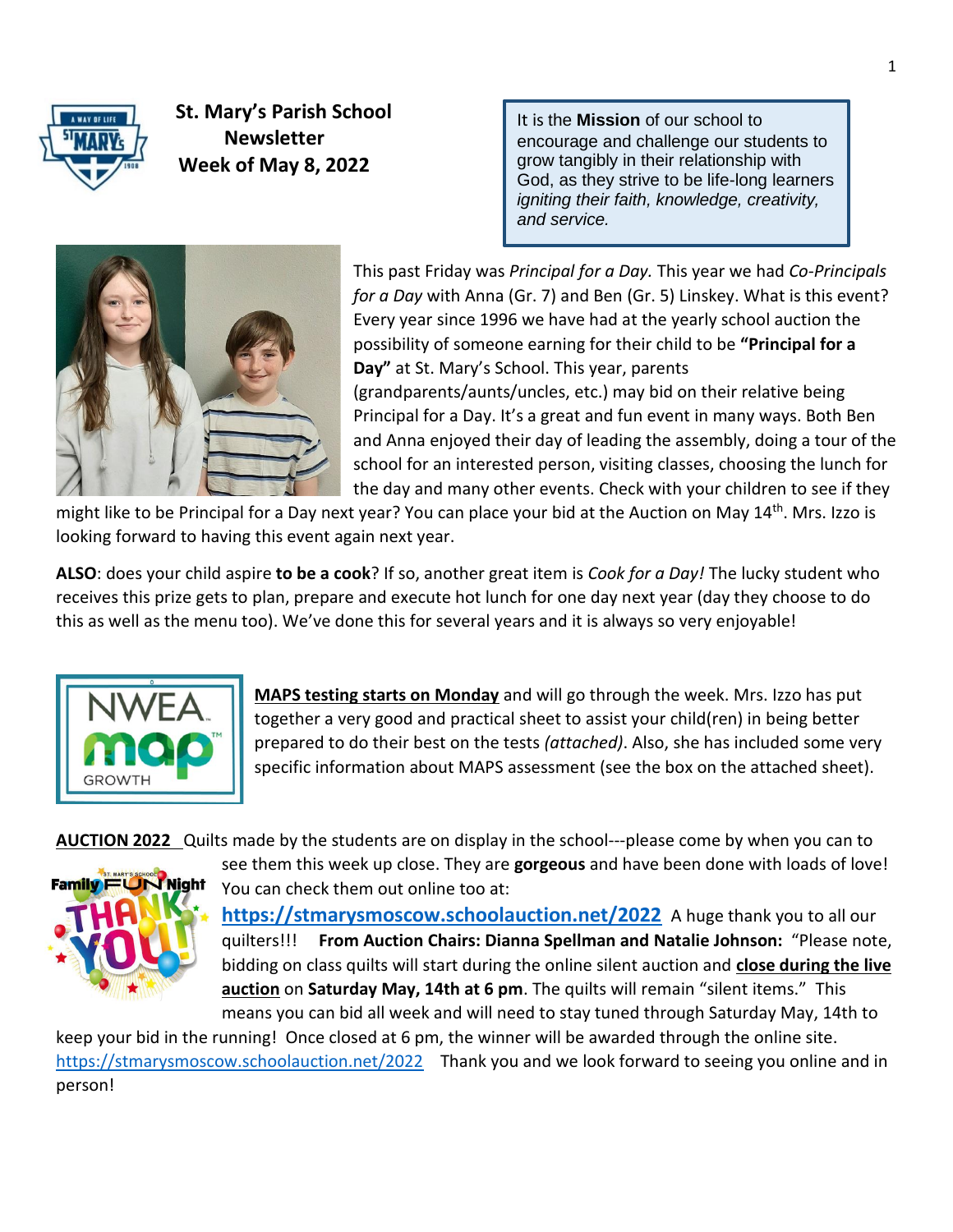



| Monday, May 9            | Lunch menu Fish Sticks with tater tots                                                   |
|--------------------------|------------------------------------------------------------------------------------------|
|                          | <b>MAPS testing begins</b>                                                               |
|                          | Online Silent Auction all week: https://stmarysmoscow.schoolauction.net/2022             |
|                          | Foundation Board meeting at 5:30 p.m. in the school                                      |
| Tuesday, May 10          | Lunch menu Hot dogs in a bun with chips                                                  |
|                          | <b>MAPS testing</b>                                                                      |
|                          | <b>Online Silent Auction all week</b>                                                    |
|                          | School Board meeting at 6:00 p.m.                                                        |
| <b>Wednesday, May 11</b> | <b>Lunch menu_Spaghetti tacos with Cole Slaw (s'pacos)</b>                               |
|                          | <b>MAPS</b> testing                                                                      |
|                          | <b>Online Silent Auction all week</b>                                                    |
|                          | Middle Grades families meet for Pizza dinner/social and meeting. Starts at 5:30 p.m. and |
|                          | ends by 7:00 p.m.                                                                        |
| Thursday, May 12         | Lunch menu Tater tot casserole with ham                                                  |
|                          | <b>Online Silent Auction all week</b>                                                    |
|                          | Grades 3 and 4 will be going to Festival Dance                                           |
| Friday, May 13           | Lunch menu buttered noodles + corn + ham                                                 |
|                          | Mass at 9:00 a.m. with Grade 4 as prayer leaders                                         |
|                          | Uniforms required (please see Q and A about length of skirts required)                   |
|                          | <b>MAPS testing (after Mass)</b>                                                         |
|                          | <b>Online Silent Auction all week</b>                                                    |
| Saturday, May 14:        | LIVE Auction (in person and online) 1912 Buildingstarts at 5:00 p.m. to 9:00p.m.         |

Last week, during *Teacher Appreciation Week,* we were given so very much accolades and delicious foods/meals. The outpouring of generosity and love was *overwhelming*. A huge thank you to each and every one who reached out and made our week so very special in so many ways: in the classrooms and in the faculty room too. Special gratitude to Cassandra Crossler and Natalie Johnson who did so much of the arrangements. Thank you and many blessings on each one of you!

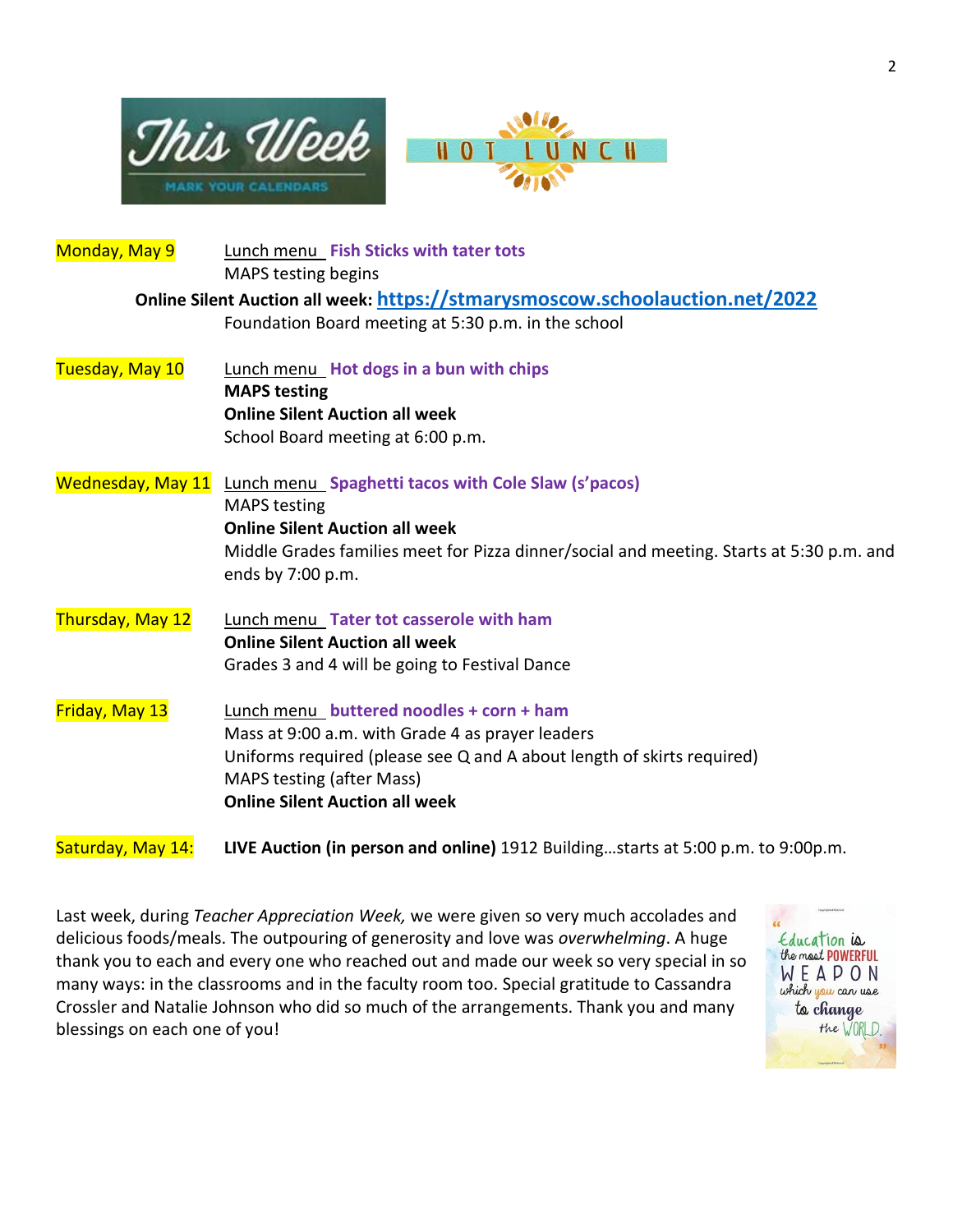## PLEASE FOLLOW

The following is to all parents and students from the teacher and staff at our school:

THE RULES "Since the beginning of May, when shorts were again allowed to be worn by the students on warmer days we, (all the staff), have all noticed that several students across *all the grades* are **not** following the **required length of shorts and skirts**.

The requirement, which all families agreed to when they signed their contract with the school, is as follows: *The type of shorts allowed are the same for all students, regardless of age: shorts (and skirts) must come to the top of the knee or longer. (No cut offs nor skin tight shorts or ragged shorts with holes are allowed). Page 28 of the parent handbook. This goes for PE clothing as well. Capri leggings work great for PE class.*

We do realize that by this time of year, uniform skirts may be shorter due to growth spurts. However, the rule still needs to be followed. If the skirt does not come to the top of the knee (or longer), then the student *must wear leggings* under the skirt. Of course, they may always wear the uniform pants.

(NOTE: there is NO other rule that deals with the length of the skirt/shorts other than the clothing is to come to the top of the knees.)

Regardless of age, some sort of shorts must be worn underneath the skirts even when the skirts come to the top of the knee. This is for modesty.

Please remember, that wearing shorts at St. Mary's Parish school is a *privilege* that has been *allowed* for the warmer days. We ultimately want to show RESPECT including how we dress our bodies.

**Reminder**: shorts are **not** to be worn on uniform days, uniform skirts or uniform pants *only*.

**Be Respectful Follow the Dress** Code



**Penny Wars for the benefit of the Bright Family** to assist them with expenses for their son, Samson, has been overwhelming this year!!! Thank you each and every one for being so super generous. Here are the results in rank order.



THE **top class** that brought in the **most pennies per student** was **Grades 7/8**. They brought \$10.80 per student.

**Grades 7/8** brought the most money in as a class= \$535.31 for \$53.53 per student! =================================================================================

The **SECOND** class that brought in the **next amount pennies per student** was **PS/PK**: They brought in \$6.98 per student.

Grade 2 brought the second most money per student= \$44.77 per student!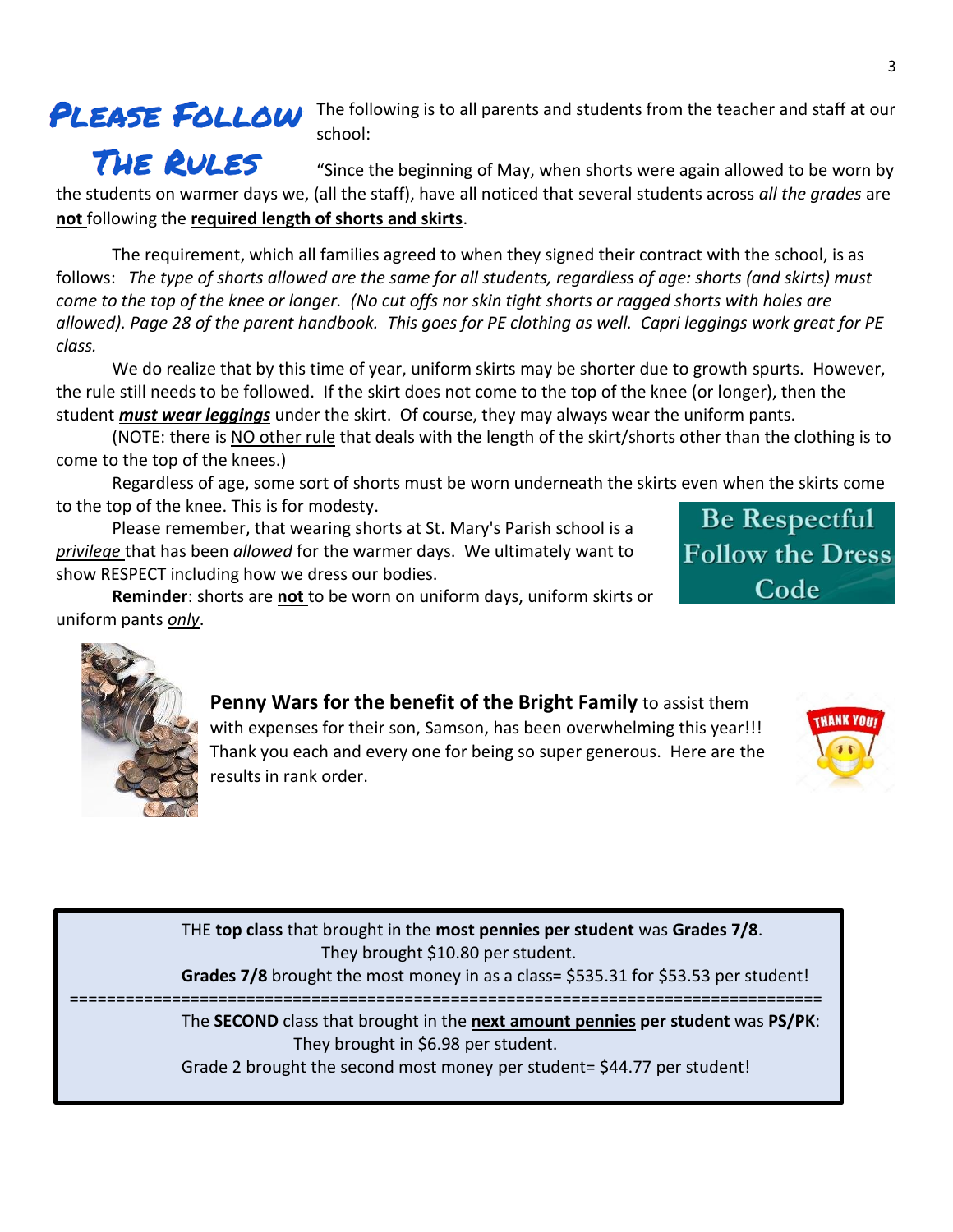*Here is the standing of each class for pennies per student in the class and money per student in the class and total amount of money the class brought in all together (all coins, including the pennies, all checks and cash).*

| <b>PS/PK</b>   | Pennies per student = \$6.98 (total of \$188.47 in pennies)<br>TOTAL MONEY FOR THE CLASS COLLECTED= \$623.82 |
|----------------|--------------------------------------------------------------------------------------------------------------|
|                | Total money per student= \$23.10                                                                             |
| K              | Pennies per student = \$5.11 (total of \$46.00 in pennies)                                                   |
|                | TOTAL MONEY FOR THE CLASS COLLECTED=\$283.40                                                                 |
|                | Total money per student=\$31.50                                                                              |
| $\mathbf{1}$   | Pennies per student = \$5.62 (total of \$56.24 in pennies)                                                   |
|                | TOTAL MONEY FOR THE CLASS COLLECTED=\$260.59                                                                 |
|                | Total money per student=\$26.06                                                                              |
| $\overline{2}$ | Pennies per student = \$3.39 (total of \$30.50 in pennies)                                                   |
|                | TOTAL MONEY FOR THE CLASS COLLECTED= \$402.92                                                                |
|                | Total money per student= \$44.77                                                                             |
| 3              | Pennies per student = \$4.18 (total of \$37.64 in pennies)                                                   |
|                | TOTAL MONEY FOR THE CLASS COLLECTED=\$318.24                                                                 |
|                | Total money per student=\$35.36                                                                              |
| 4              | Pennies per student = \$3.59 (total of \$46.67 in pennies)                                                   |
|                | TOTAL MONEY FOR THE CLASS COLLECTED=\$286.22                                                                 |
|                | Total money per student=\$22.02                                                                              |
| 5              | Pennies per student = \$1.46 (total of \$27.65 in pennies)                                                   |
|                | TOTAL MONEY FOR THE CLASS COLLECTED=\$618.20                                                                 |
|                | Total money per student=\$32.54                                                                              |
| 6              | Pennies per student = $\frac{2}{7}$ .72 (total of \$5.05 in pennies)                                         |
|                | TOTAL MONEY FOR THE CLASS COLLECTED= \$267.30                                                                |
|                | Total money per student=\$38.19                                                                              |
| 7/8            | Pennies per student = \$10.80 (total of \$107.98 in pennies)                                                 |
|                | TOTAL MONEY FOR THE CLASS COLLECTED=\$535.31                                                                 |
|                | Total money per student=\$53.53                                                                              |
| <b>Staff</b>   | Pennies totally collected was \$11.11                                                                        |
|                | TOTAL MONEY FOR THE CLASS COLLECTED=68.11                                                                    |
|                |                                                                                                              |

**GRAND TOTAL FROM THE SCHOOL TO THE BRIGHT FAMILY = \$3,664.11**

**Thank you ALL for your wonderful generosity, great spirit that was evident during the week!**